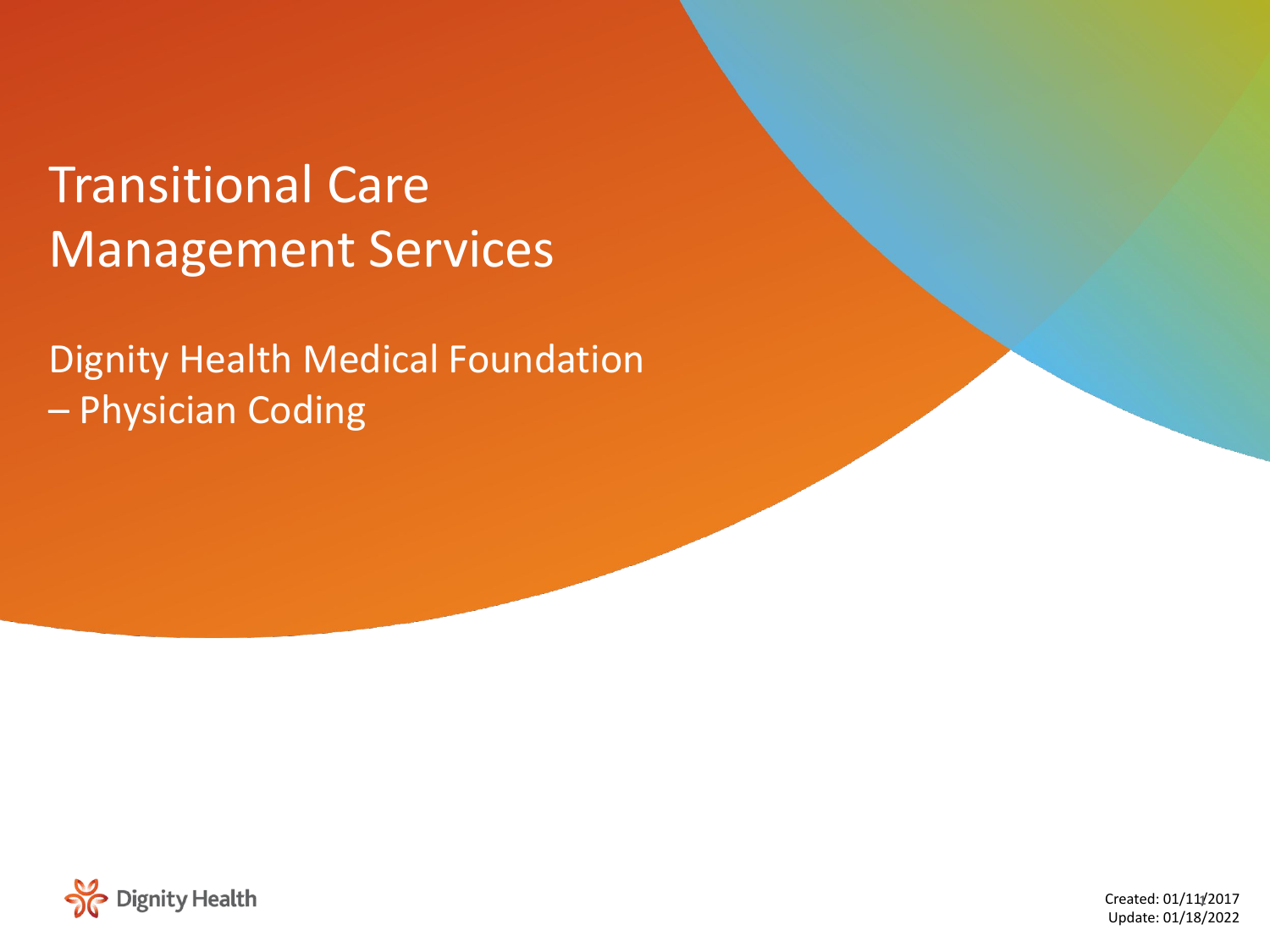### **Agenda**

- Transitional Care Management (TCM) Services Definition
- When to Bill TCM Services
- Non-Face-to-Face Services
- Documentation Requirements
	- Initial contact
	- Face-to-Face Visit
		- Level of Medical Decision Making (Complexity of Care)
	- Sample Template

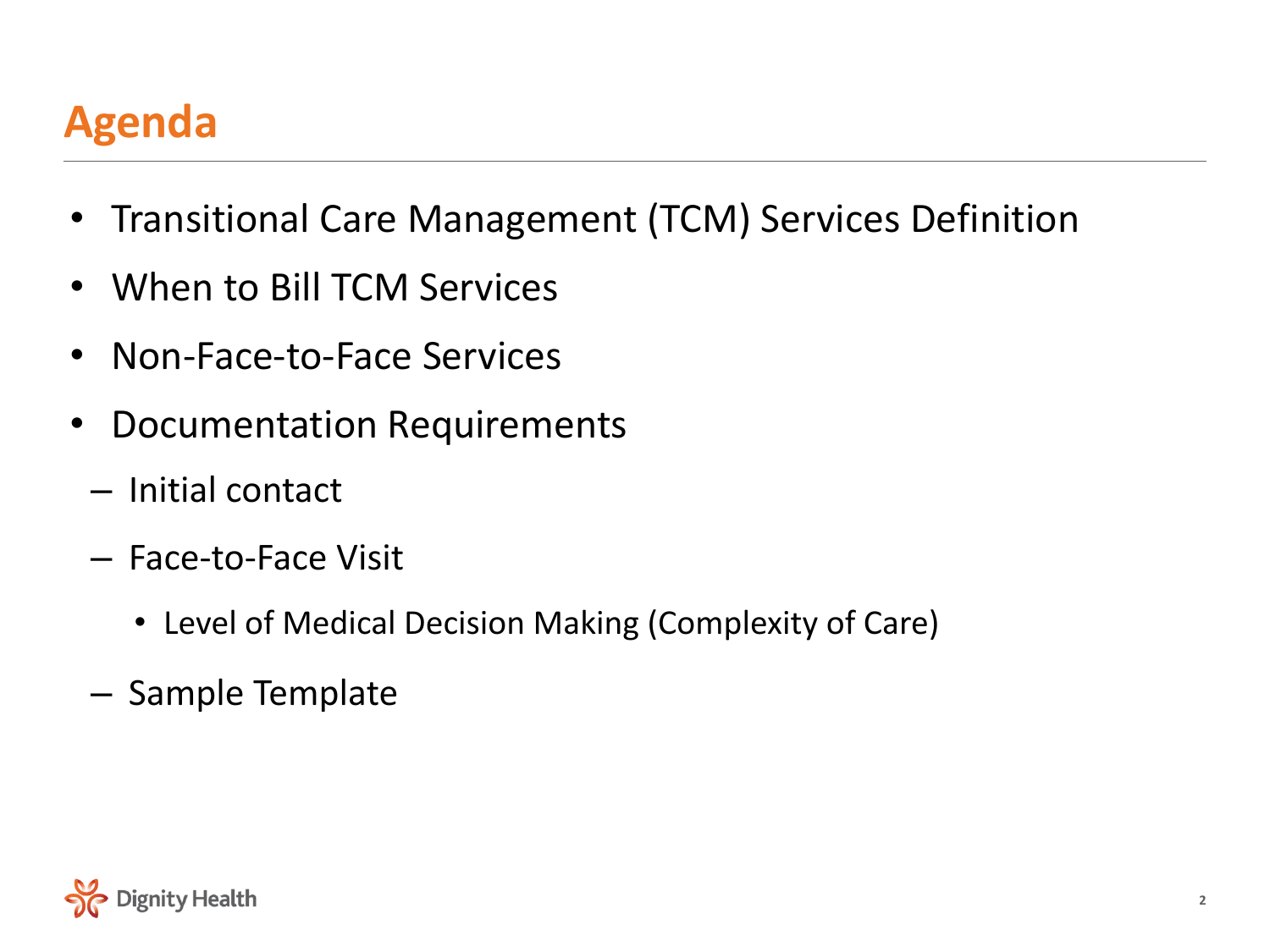## Transitional Care Management

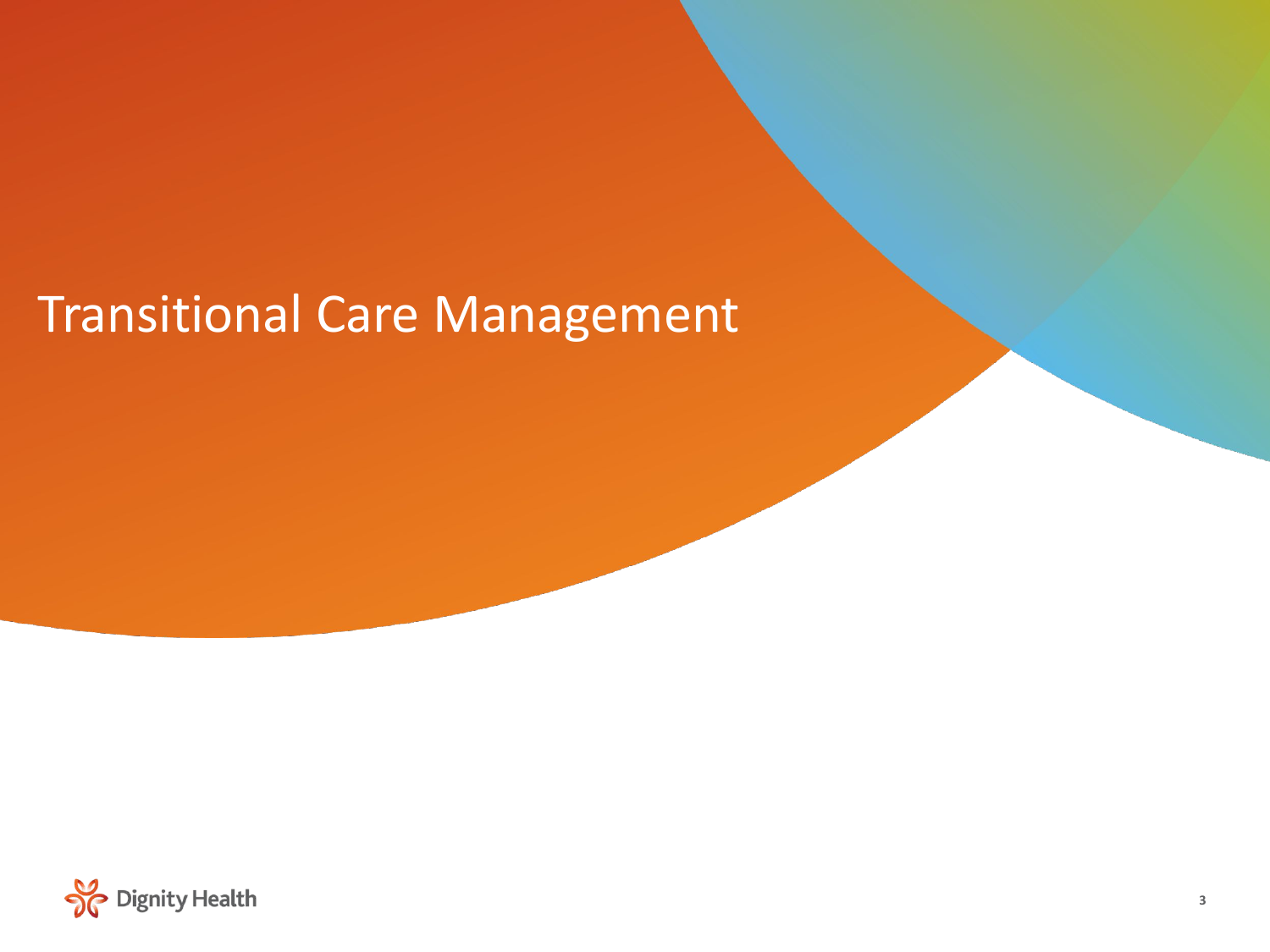#### **What Are TCM Services?**

Services rendered to new and established patients that have a moderate or high medical decision making during their transition from an inpatient hospital setting to a community setting.

#### **Inpatient Hospital Settings:**

- Inpatient Acute Care Hospital
- Inpatient Psychiatric Hospital
- Long Term Care Hospital
- Skilled Nursing Facility
- Inpatient Rehabilitation Facility
- Hospital outpatient observation or partial hospitalization
- Partial hospitalization at a Community Mental Health Center

#### **Community Settings:**

- His or her home
- His or her domiciliary
- A rest home
- Assisted living

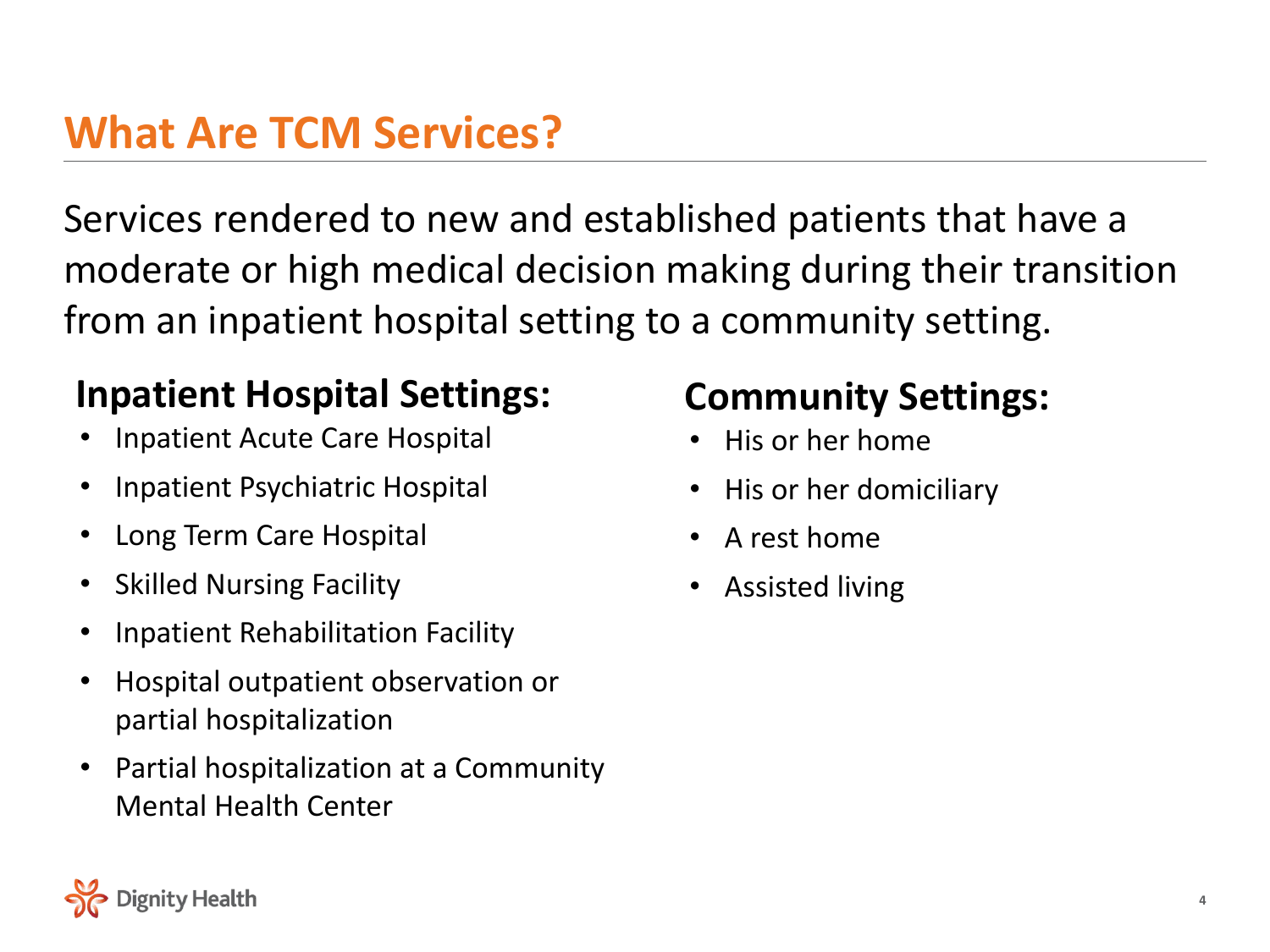### **When can you bill for TCM Services?**

- TCM services can be billed when a patient is transitioning from one of the Inpatient Hospital settings to a Community setting.
- They can NOT be billed when a patient is in a post operative global period by the same practitioner.
- Only one healthcare provider may report TCM services.

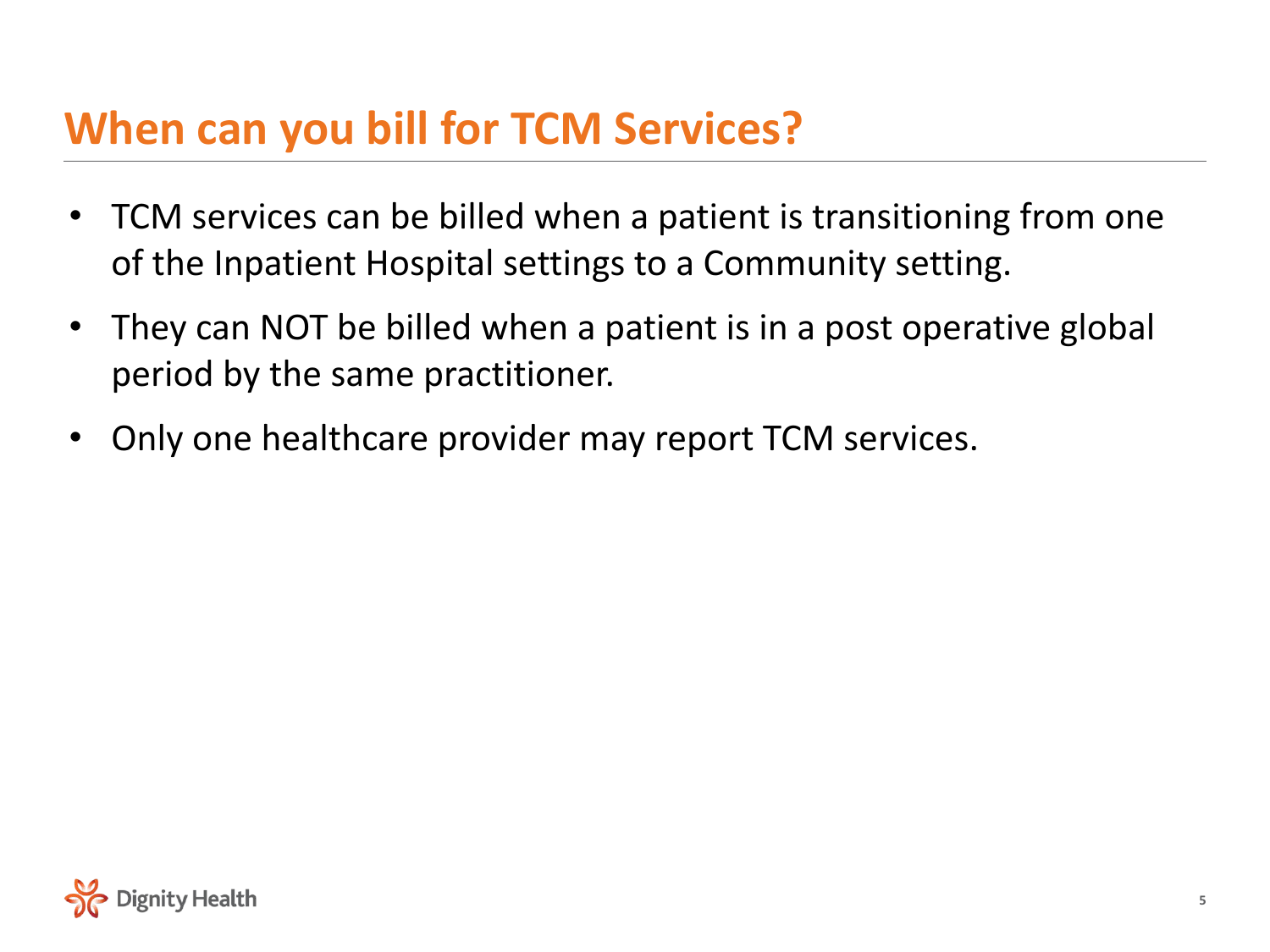### **TCM Requirements**

- An interactive contact within two **(2)** business days following the patient's discharge.
- Certain non-face-to-face services
- A face-to-face visit no later than fourteen (14) calendar days following discharge.
	- Day of discharge counts as day one (1)
- Medication reconciliation no later than the face-to-face visit
- Moderate or High Medical Decision Making

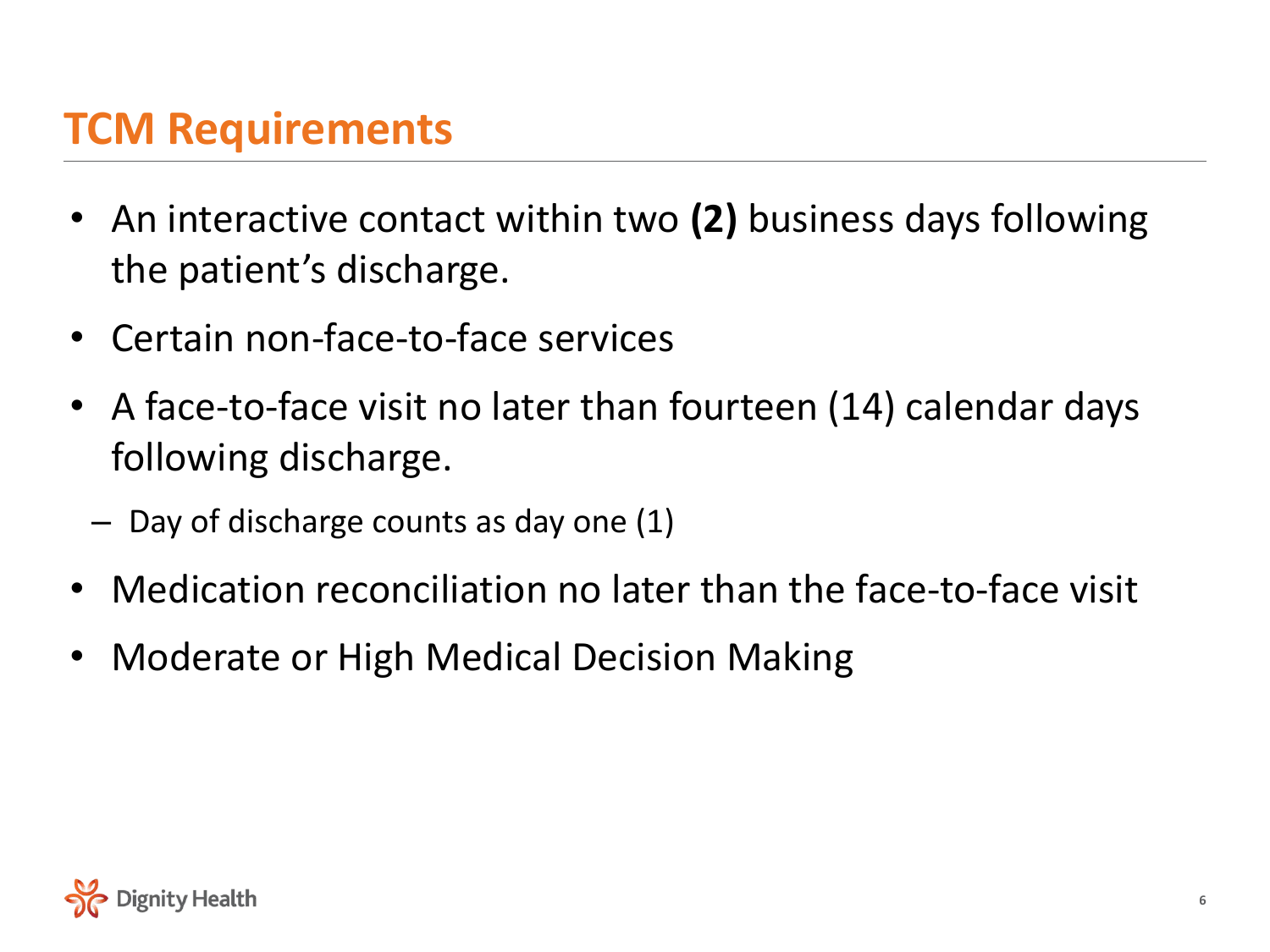#### **Non-Face-To-Face Services**

#### **Services Furnished by Physicians or NPPs**

#### **You may furnish the following non-face to face:**

- Obtain and review discharge information (for example; discharge summary or continuity of care documents):
- Review need for or follow-up on pending diagnostic tests and treatments;
- Interact with other health care professionals who will assume or reassume care of the beneficiary's system-specific problems
- Provide education to the beneficiary, family, guardian and/or caregiver
- Establish or re-establish referrals and arrange for needed community resources; and assist in scheduling required follow-up with community providers and services

#### **Services Furnished by Auxiliary Staff Under the Direction of a Physician or NPP**

#### **Auxiliary staff under your direction may furnish the following face to face services:**

- Communicate with agencies and community services used by the beneficiary;
- Provide education to the beneficiary, family, guardian, and/or caretaker to support self-management, independent living, and activities of daily living;
- Assess and support treatment regimen adherence and medication management;
- Identify available community and health resources; and
- Assist the beneficiary and/or family in accessing needed care and services.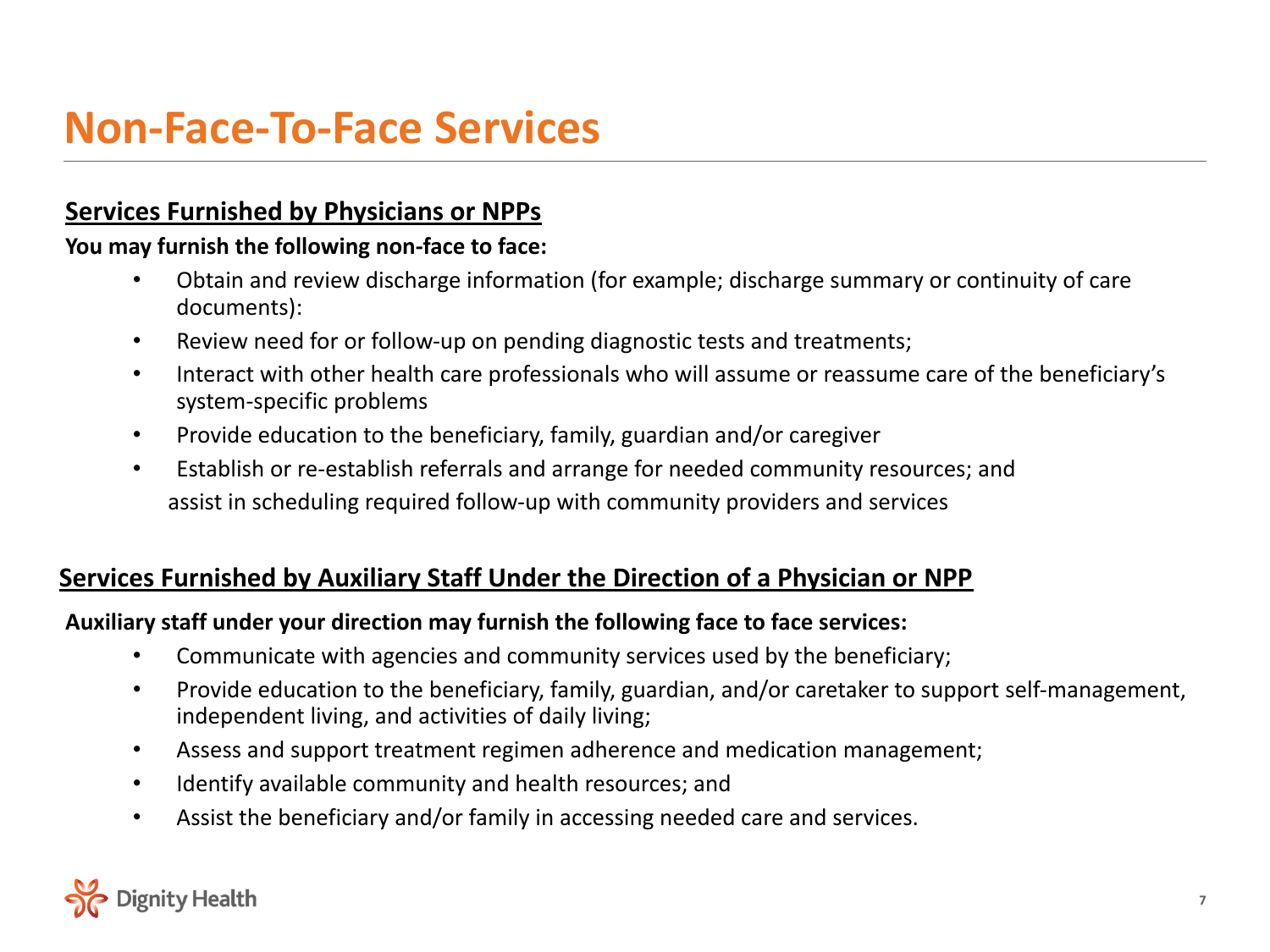### **Initial Contact**

Initial contact can be any of the following:

- Telephone call
- Email
- Face-to-Face visit

This initial contact must be completed within two (2) **business days** from the date of discharge.

Telephone calls are the most common form of contact. If you are unable to reach the patient two business days after discharge, documentation must reflect two attempts, and when documentation reflect this, without the phone call with the patient, the service may still qualify for a TCM Service.

#### **Services Furnished by Auxiliary Staff Under the Direction of a Physician or NPP**

#### **Auxiliary staff under your direction may furnish the following face to face services:**

- Communicate with agencies and community services used by the beneficiary;
- Provide education to the beneficiary, family, guardian, and/or caretaker to support self-management, independent living, and activities of daily living;
- Assess and support treatment regimen adherence and medication management;
- Identify available community and health resources; and
- Assist the beneficiary and/or family in accessing needed care and services.

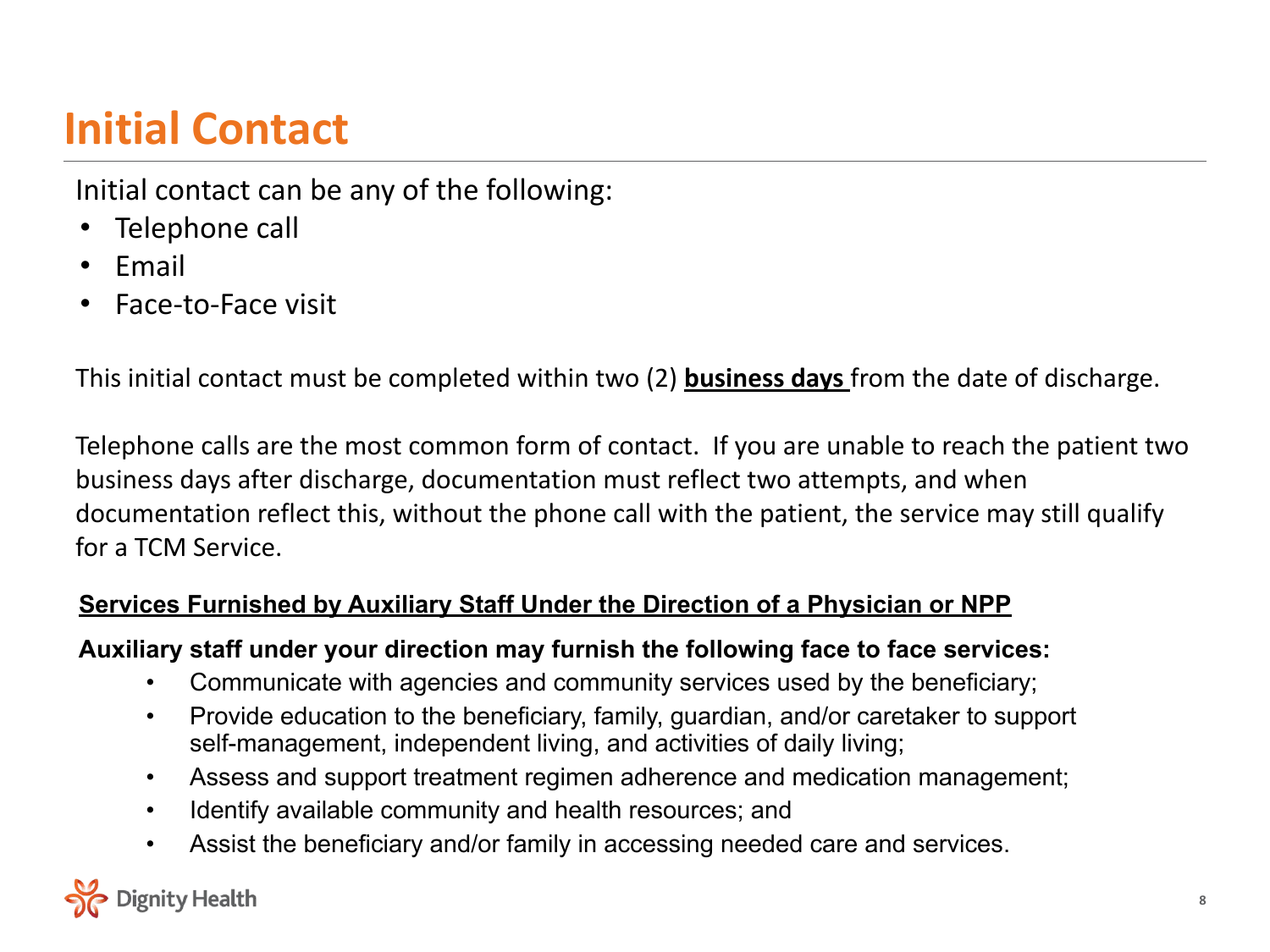### **Face-to-Face Visit (Medical Decision Making)**

A TCM Service must have a Moderate or High level of Medical Decision Making (MDM). Determining this level of MDM, you will use the same process as you do with your other types of Evaluation and Management Services, which include:

- Number Of Problems
- Amount and/or Complexity of Data to be Reviewed
- Risk of Complication and/or Morbidity or Mortality Before Next Encounter

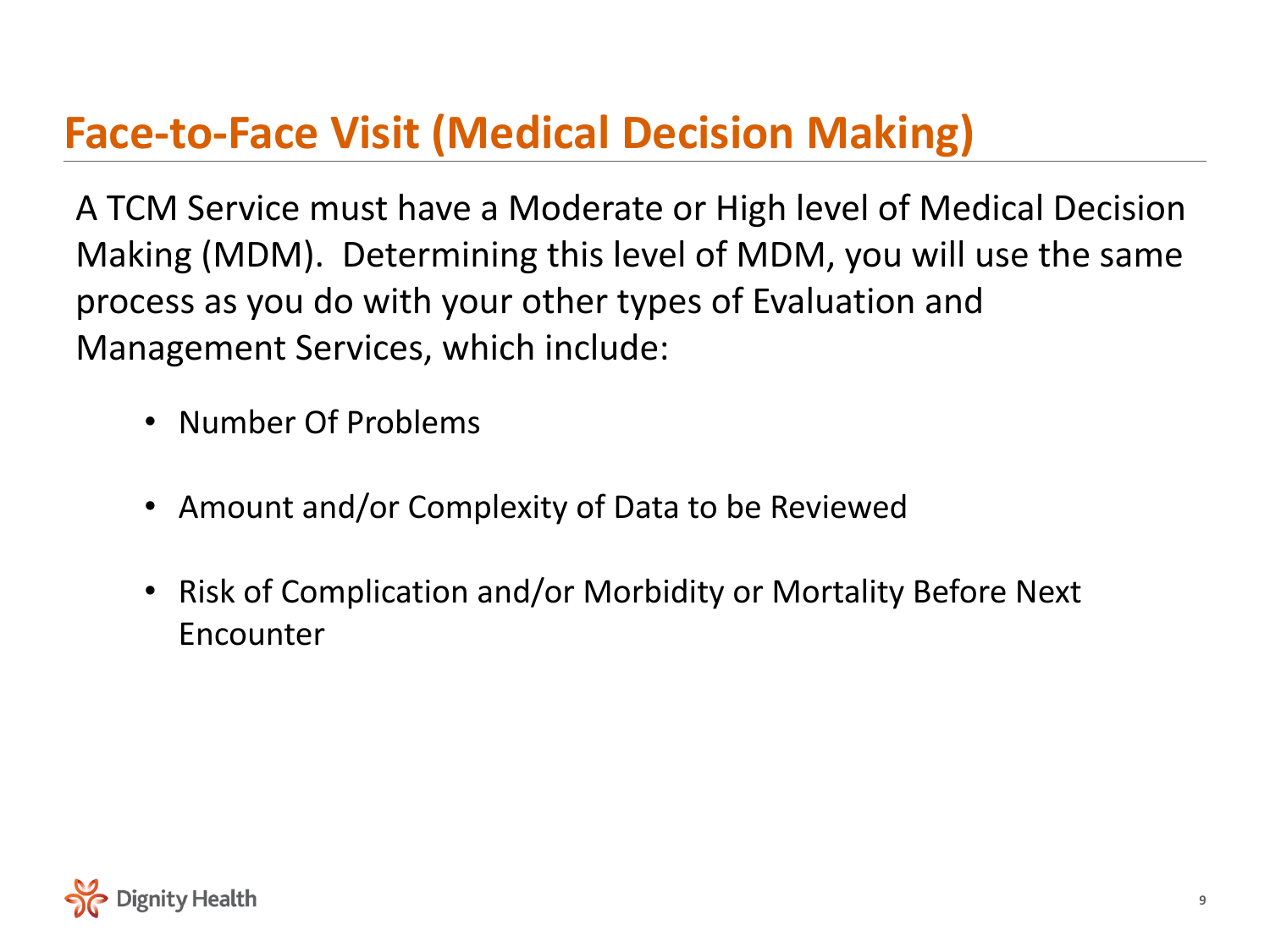### **Medical Decision Making** *continued*

| <b>Number of Problems</b>                             |               |                |        |  |  |  |
|-------------------------------------------------------|---------------|----------------|--------|--|--|--|
| <b>Problem(s) Status</b>                              | <b>Number</b> | <b>Points</b>  | Result |  |  |  |
| Self-Limited or Minor (stable, improved or worsening) | $Max = 2$     | X1             |        |  |  |  |
| Est. Problem (stable, improved)                       |               | X1             |        |  |  |  |
| <b>Est. Problem (worsening)</b>                       |               | X <sub>2</sub> |        |  |  |  |
| New Problem (no additional workup planned)            | $Max = 1$     | $X_3$          |        |  |  |  |
| New Problem (additional workup planned)               |               | X4             |        |  |  |  |

#### **Definitions:**

- Self Limiting or minor = A problem that runs a definite and prescribed course, is transient in nature, and is not likely to permanently alter health status OR has a good prognosis with management/ compliance
- Established Problem = A problem/condition previously evaluated and managed
- New Problem = A problem / condition NOT previously evaluated and managed.
- Additional Work up = diagnostic tests (i.e. labs, RADs being ordered)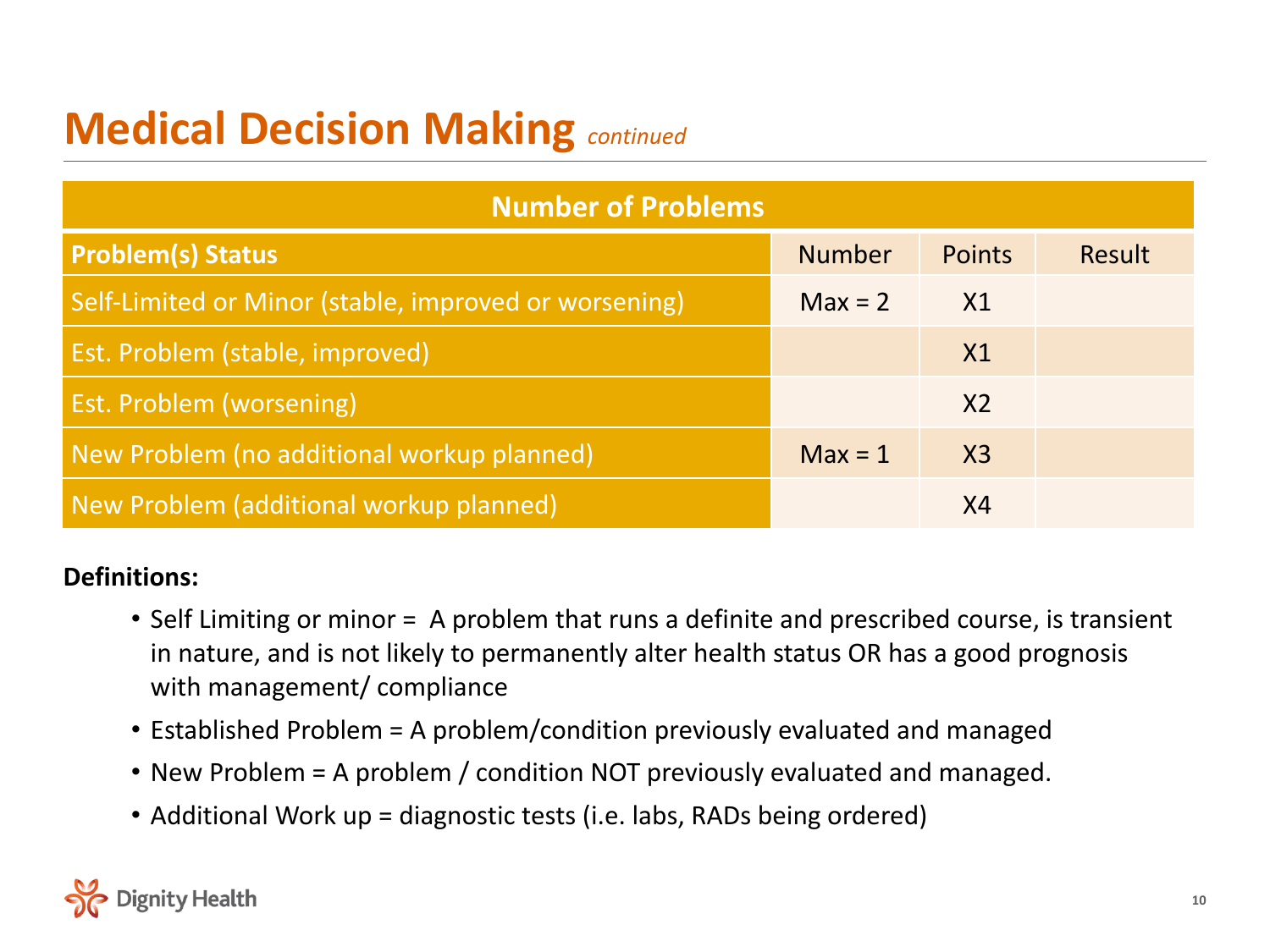#### **Medical Decision Making** *continued*

#### **Amount and/or Complexity of Data to be Reviewed :**

| <b>Data to be Reviewed</b>                                                                            | <b>Points</b> |
|-------------------------------------------------------------------------------------------------------|---------------|
| Review and/or order of clinical lab tests                                                             | $\mathbf{1}$  |
| Review and/or order tests in radiology section CPT                                                    |               |
| Review and/or order tests in medicine section of CPT                                                  |               |
| Decision to obtain old records and/or history from someone other than<br>patient (i.e. incapacitated) |               |
| Review and summarization of old records and/or discussion of case with<br>another provider            | $\mathcal{L}$ |
| Independent visualization of image, tracing or specimen                                               |               |

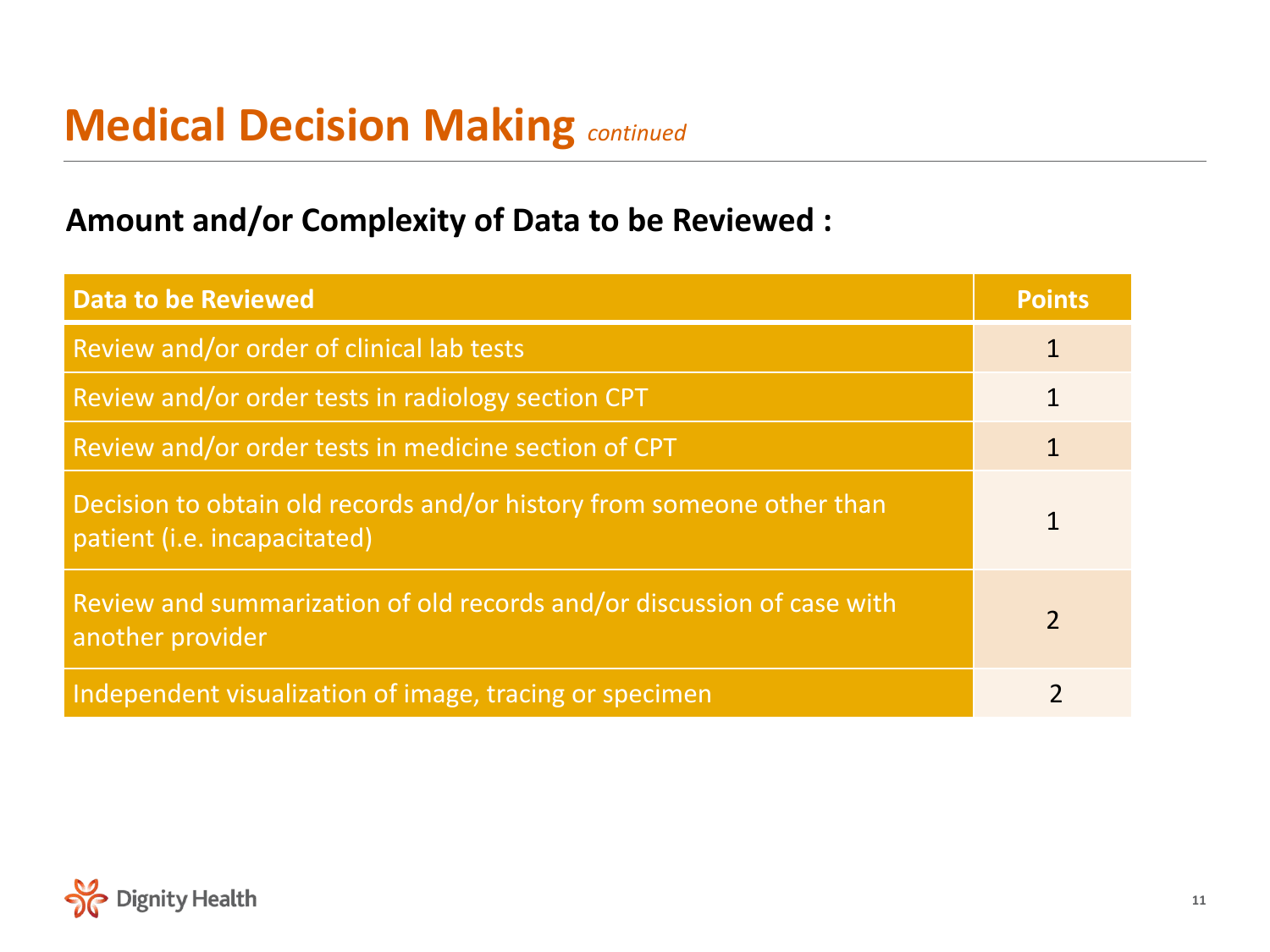#### **Risk of Complications and/or Morbidity or Mortality Before Next Encounter**

| <b>Level of Risk</b> | <b>Nature of Presenting</b><br><b>Illness/Problem(s)</b>                                                                                                                                                                                                                                                                                                                                                                                                                                                   | <b>Diagnostic Procedure Ordered</b>                                                                                                                                                                                                                                                                                                                                                                      | <b>Management Options Selected</b>                                                                                                                                                                                                                                                                                         |
|----------------------|------------------------------------------------------------------------------------------------------------------------------------------------------------------------------------------------------------------------------------------------------------------------------------------------------------------------------------------------------------------------------------------------------------------------------------------------------------------------------------------------------------|----------------------------------------------------------------------------------------------------------------------------------------------------------------------------------------------------------------------------------------------------------------------------------------------------------------------------------------------------------------------------------------------------------|----------------------------------------------------------------------------------------------------------------------------------------------------------------------------------------------------------------------------------------------------------------------------------------------------------------------------|
| <b>Minimal</b>       | One self-limited or minor problem(s); e.g., cold,<br>insect bite, tinea corporis                                                                                                                                                                                                                                                                                                                                                                                                                           | Lab tests requiring venipuncture<br>Chest X-rays<br>EKG/EEG<br><b>Urinalysis</b><br>Ultrasound, e.g., echocardiography<br><b>KOH</b> prep                                                                                                                                                                                                                                                                | Rest<br>Gargles<br><b>Elastic bandages</b><br><b>Superficial dressings</b>                                                                                                                                                                                                                                                 |
| Low                  | Two or more self-limited or minor problems<br>One stable chronic illness; e.g., well controlled HTN<br>or NIDDM, Cataract, BPH<br>Acute uncomplicated illness or injury; e.g., cystitis,<br>allergic rhinitis, simple sprain                                                                                                                                                                                                                                                                               | Physiological tests not under stress; e.g.,<br>pulmonary function tests<br>Non-cardiovascular imaging studies with contrast;<br>e.g., barium enema<br>Superficial needle biopsies<br>Clinical laboratory tests requiring arterial puncture<br>Skin biopsies                                                                                                                                              | Over-the-counter drug management<br>Minor surgery with no identified risk factors<br>Physical therapy<br>Occupation therapy<br>IV fluids without additives                                                                                                                                                                 |
| Moderate             | One or more chronic illnesses with mild<br>exacerbation, progression, or side effects of<br>treatment<br>Two or more stable chronic illnesses<br>Undiagnosed new problem with uncertain<br>prognosis, e.g., lump in breast<br>Acute illness with systemic symptoms, e.g.,<br>pyelonephritis, pneumonitis, colitis<br>Acute complicated injury e.g., head injury with<br>brief LOC                                                                                                                          | Physiologic tests under stress, e.g., cardiac stress<br>test, fetal contract stress test<br>Diagnostic endoscopies with no identified risk<br>factors<br>Deep needle or incisional biopsy<br>Cardiac imaging studies w/contrast and no<br>identified risk factors, e.g., arteriogram, cardiac<br>catheterization<br>Obtain fluid from body cavity, e.g., lumbar<br>puncture thoracentesis, culdocentesis | Minor surgery w/identified risk factors<br>Elective major surgery (open, percutaneous, or<br>endoscopic)w/no identified risk factors<br><b>Prescription drug management</b><br>Therapeutic nuclear medicine<br>IV fluids with additives<br>Closed treatment of fracture or dislocation without<br>manipulation             |
| High                 | 1 or more chronic illness(es) with severe<br>exacerbation, progression, or side effects of<br>treatment<br>Acute or chronic illnesses or injuries that may pose<br>a threat to life or bodily function, e.g., multiple<br>trauma, acute MI, pulmonary embolus, severe<br>respiratory distress, progressive severe RA,<br>psychiatric illness w/potential threat to self or<br>others, peritonitis, acute renal failure<br>Abrupt change in neuro status, e.g., seizures, TIA,<br>weakness, or sensory loss | Cardiac imaging studies w/contrast studies with<br>identified risk factors<br>Cardiac electrophysiological tests<br>Diagnostic endoscopies with identified risk factors<br>Discography                                                                                                                                                                                                                   | Elective major surgery (open, percutaneous, or<br>endoscopic) with identified risk factors<br>Emergency major surgery (open, percutaneous, or<br>endoscopic)<br>Parenteral controlled substances<br>Drug therapy requiring intensive monitoring for<br>toxicity<br>DNR or to de-escalate care because of poor<br>prognosis |

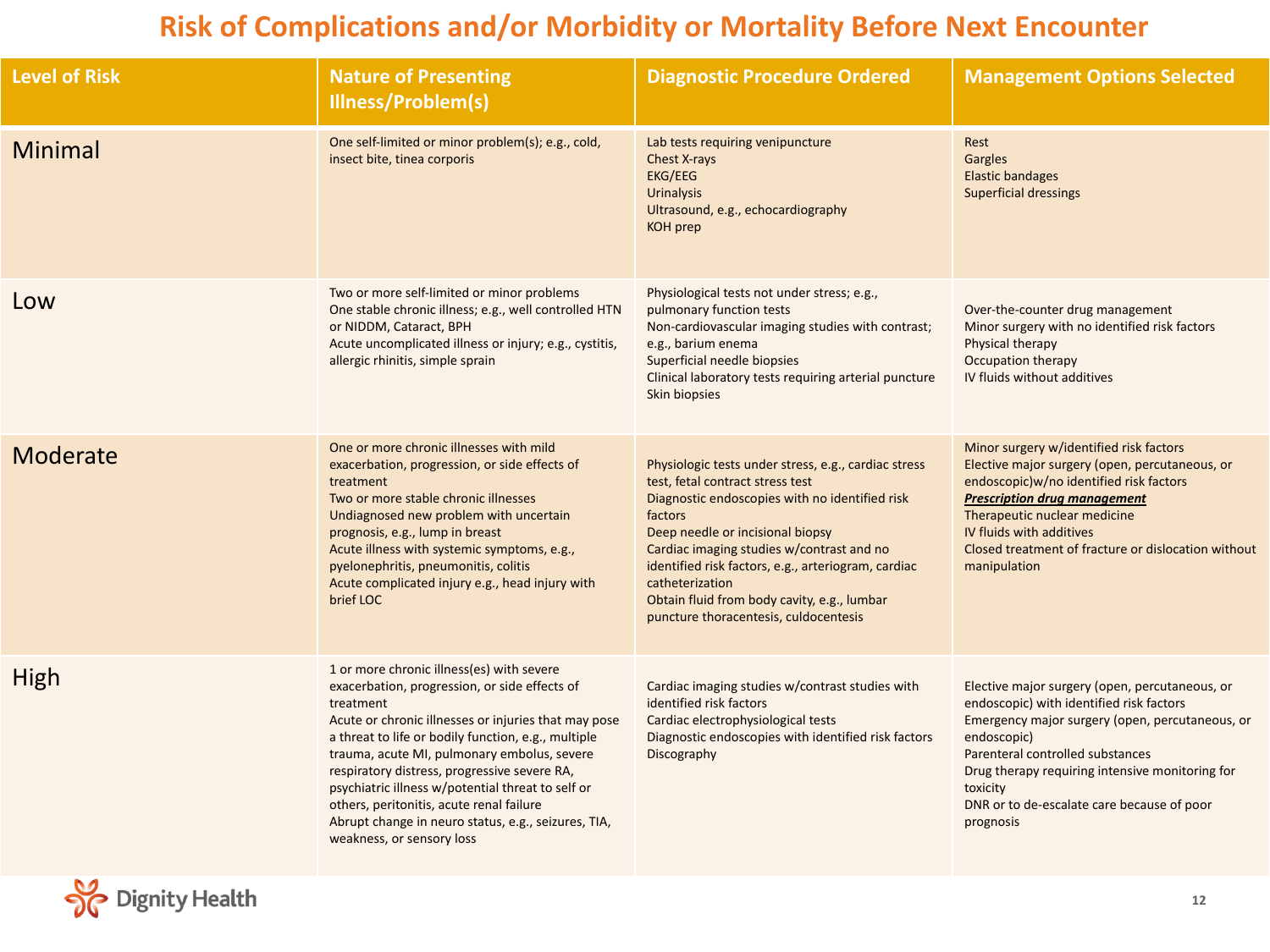### **Coding And Billing for TCM**

**The face to face visit is part of the TCM service and is not reported separately**

#### **CPT Code 99495**

- Transition care management services with moderate medical decision making complexity
- Face to face visit within 14 days of discharge

#### **CPT Code 99496**

- Transition care management services with high medical decision making complexity
- Face to face visit 7 days of discharge

#### **Note:**

Any additional face-to-face visits after the TCM service has been rendered, are separately reportable. These services will be billed with Evaluation and Management codes per the setting the service is rendered.

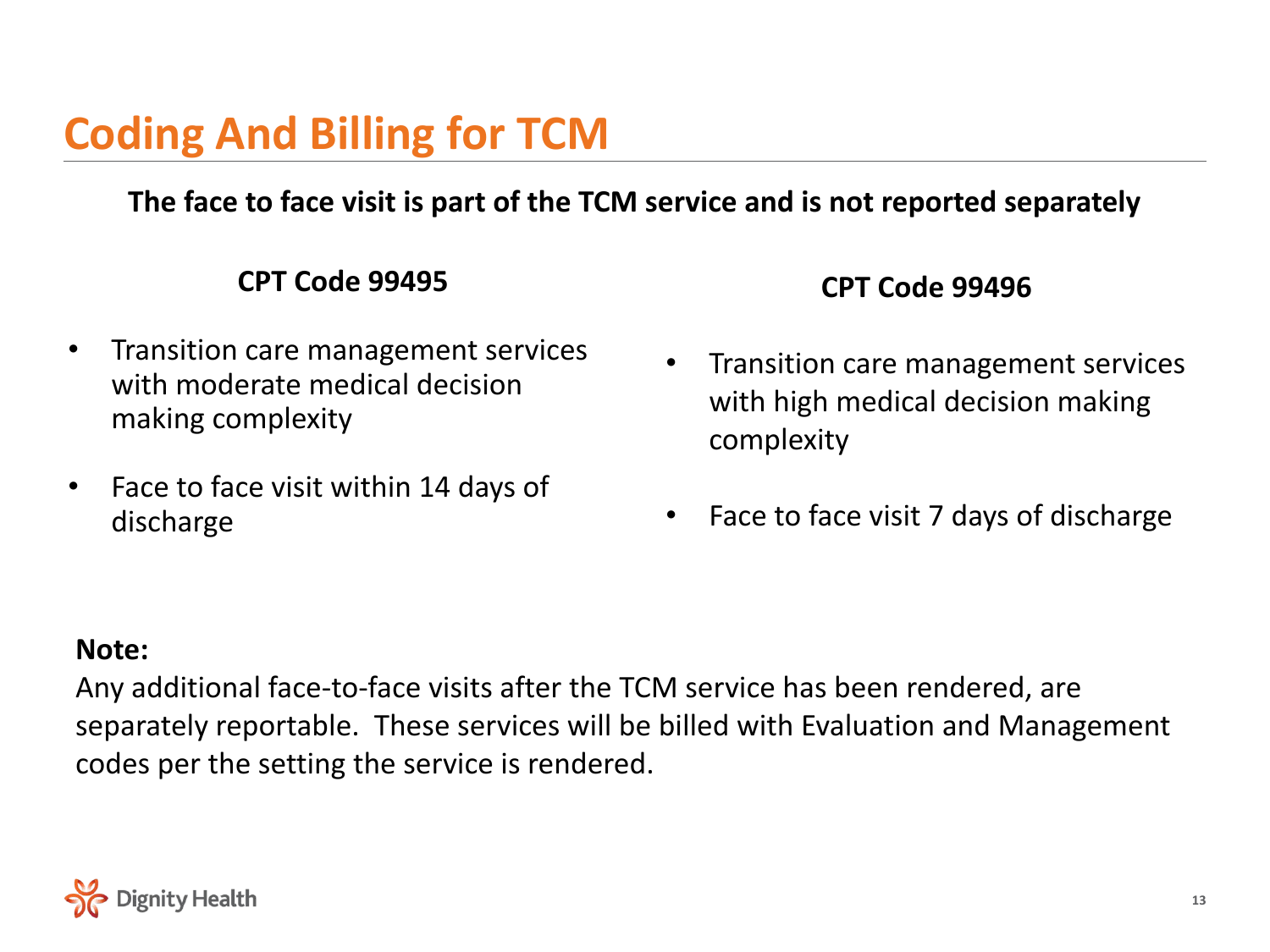### **Sample Template – Nursing Note**

**ADMIT DATE: \_ DISCHARGE DATE: \_ This was not▼ a readmission.**

**Discharged from: MGH▼ Discharge diagnosis: \_ Discharge records: have been received.▼** 

**First attempt called patient ▼ Date: \_ Within 48 hours of discharge.▼** 

**Second attempt called patient ▼ Date: \_ Within 48 hours of discharge.▼** 

**Patient has TCM appointment on enter date▼ at enter time▼ with enter clinician▼**

**Patient has▼ all of their discharge medications. [ List medications ] -New medications: \_ -Continuing medications: \_ -Discontinued medications: \_**

**Using medications as directed? Yes▼ Does anyone manage your medications? \_ Pt. does not have any current needs.▼ Patient does not have questions regarding their discharge instructions.▼** 

**Patient does not have referrals.▼ Patient does not have any pending diagnostic tests or treatments.▼** 

**Home Health was not ordered.▼** 

**DME was not ordered.▼** 

**Diet - no special diet▼** 

**Comments: 1) Covid testing done ? Result**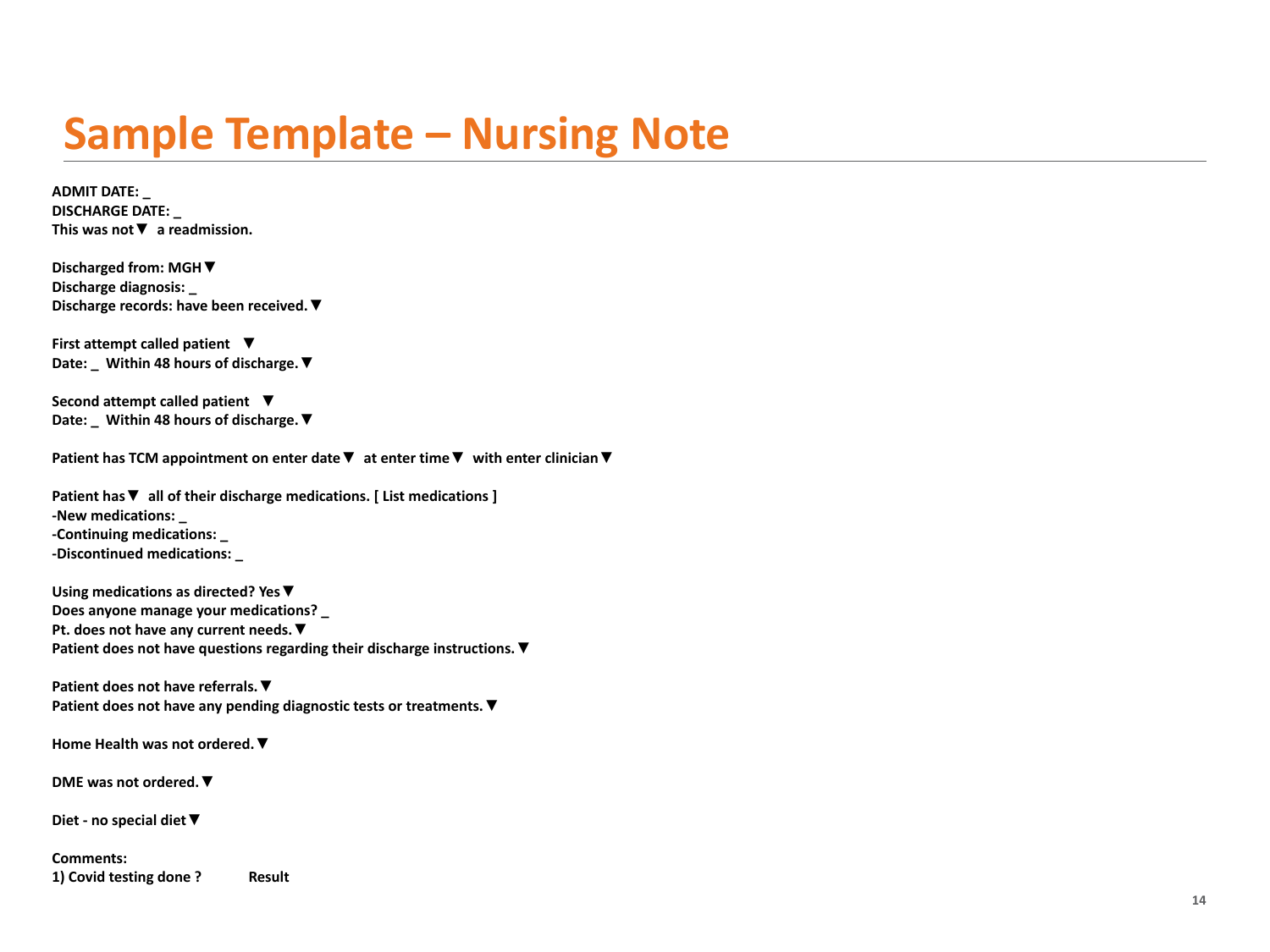### **Sample Template – Physician Note**

TCM HPI \*\* year old fe/male comes in for TCM visit after discharge from \*\* hospital for \*\*. Discharge Date: \*\*\* I have reviewed the discharge summary and other pertinent hospital records: Yes Medication reconciliation completed: Yes Diagnostic tests and/or treatments pending and/or needed: \*\*\*

TCM Plan

Problems needing to follow up: as below The problem list has been updated. Coordination of care issues identified during the visit: Yes - as below

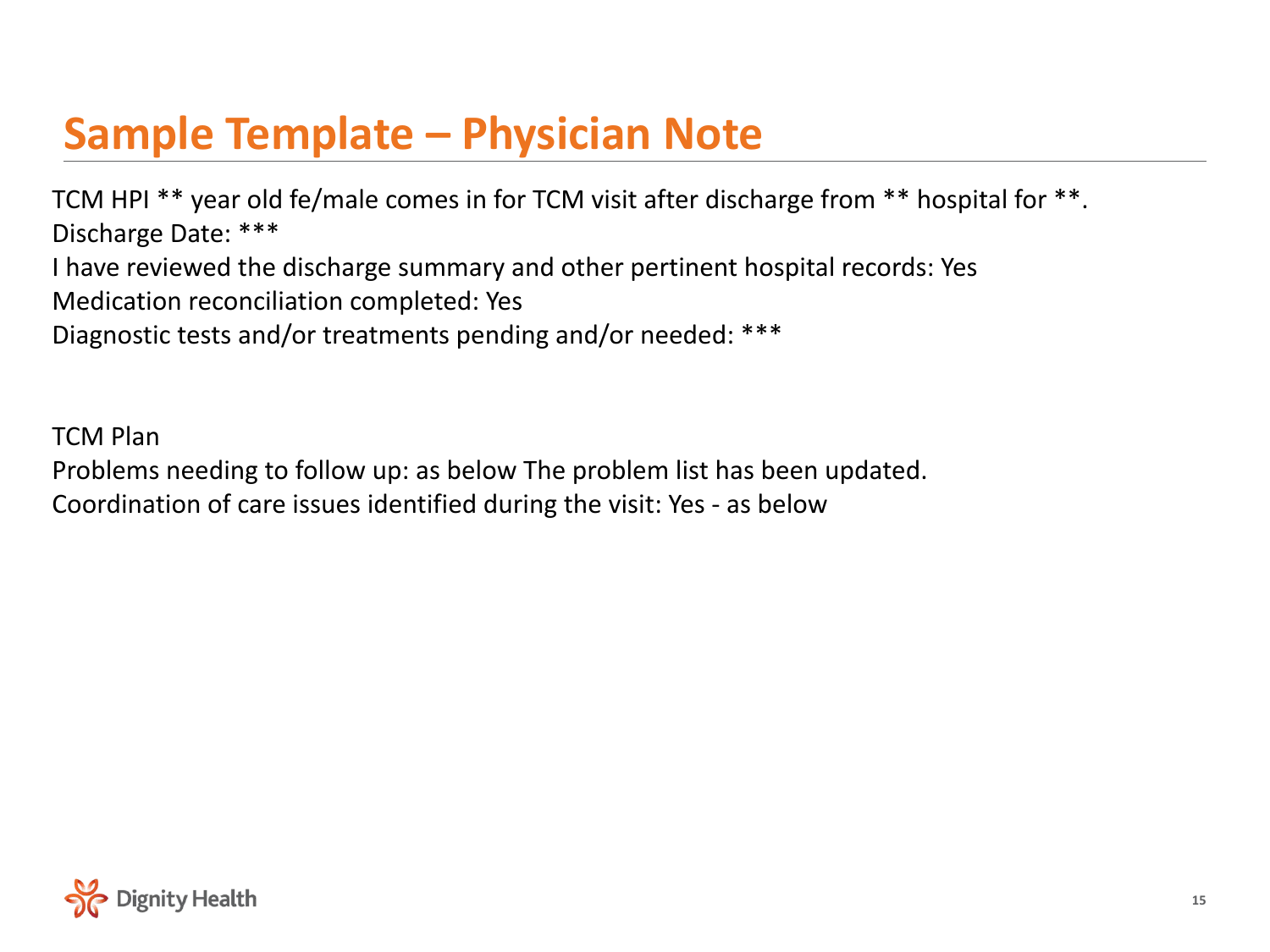### **References**

- [Centers for Medicare & Medicaid Services Evaluation And Management Services](https://www.cms.gov/Outreach-and-Education/Medicare-Learning-Network-MLN/MLNProducts/Downloads/eval-mgmt-serv-guide-ICN006764.pdf) **[Guidelines](https://www.cms.gov/Outreach-and-Education/Medicare-Learning-Network-MLN/MLNProducts/Downloads/eval-mgmt-serv-guide-ICN006764.pdf)**
- [Centers for Medicare & Medicaid Services Transitional Care Management Services](https://www.cms.gov/Outreach-and-Education/Medicare-Learning-Network-MLN/MLNProducts/downloads/Transitional-Care-Management-Services-Fact-Sheet-ICN908628.pdf)
- 2021 AMA CPT Professional Edition

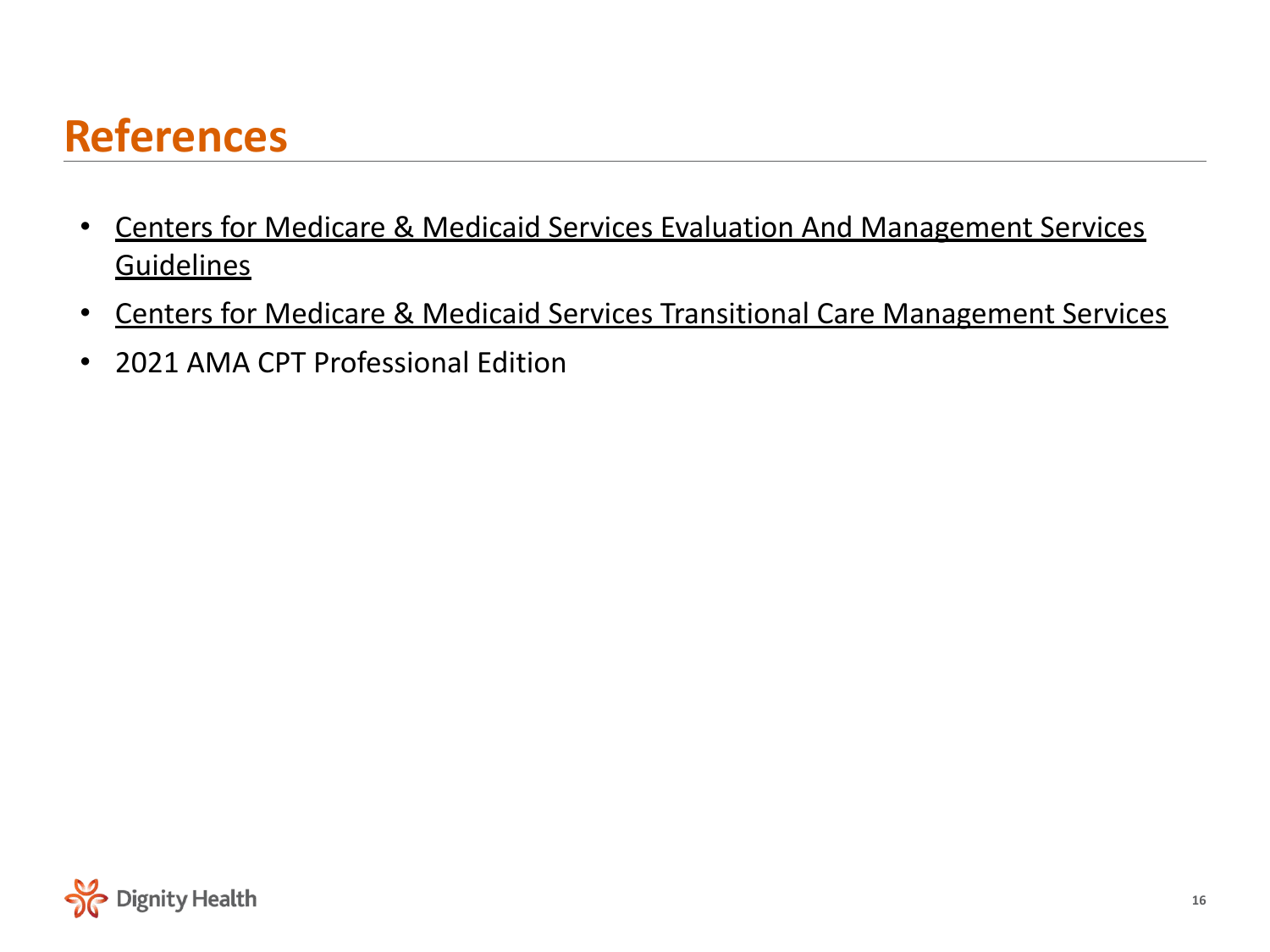# Questions? & Thank You!

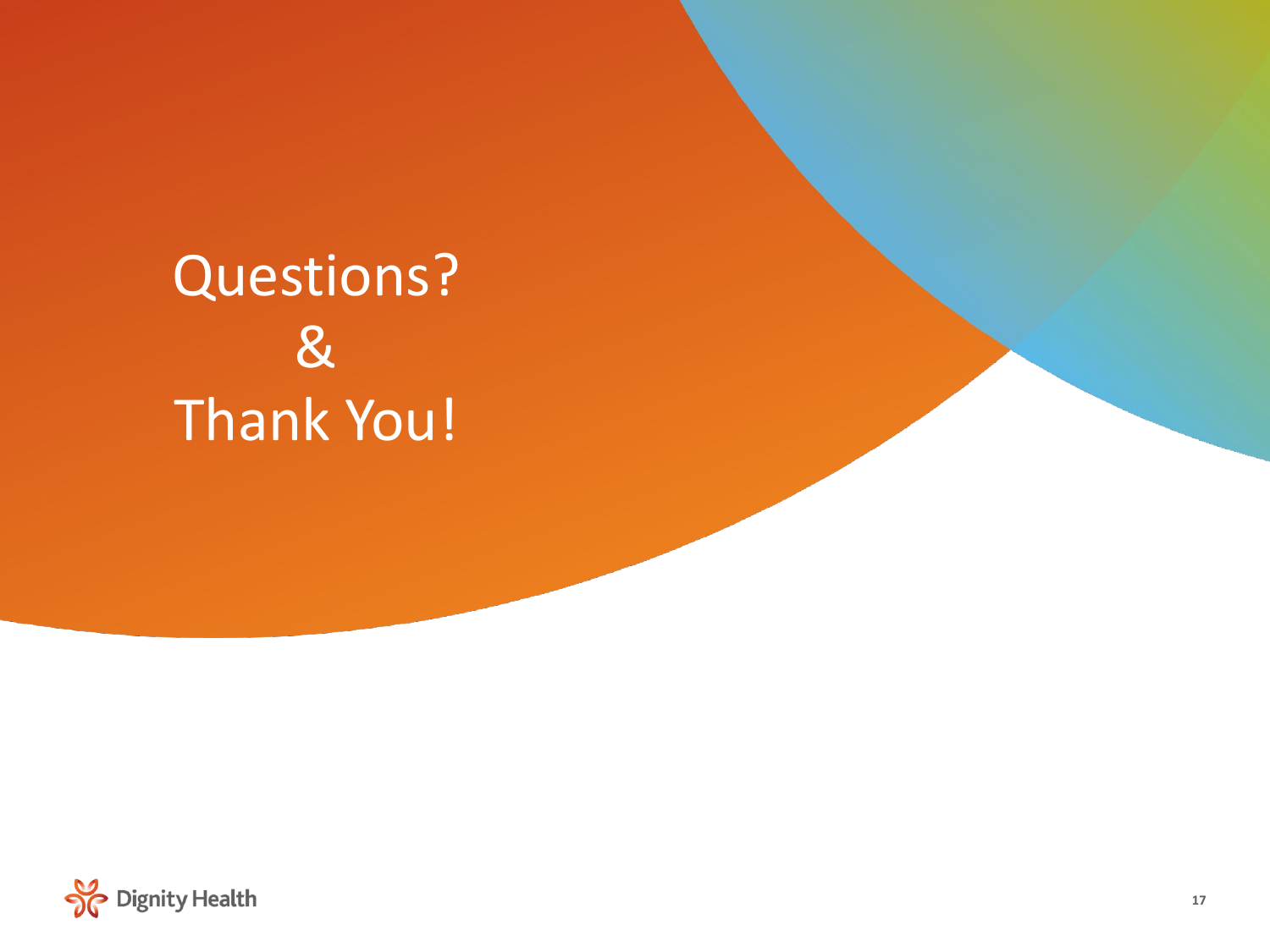# Post Acute Care – Transitions of Care

How we can help

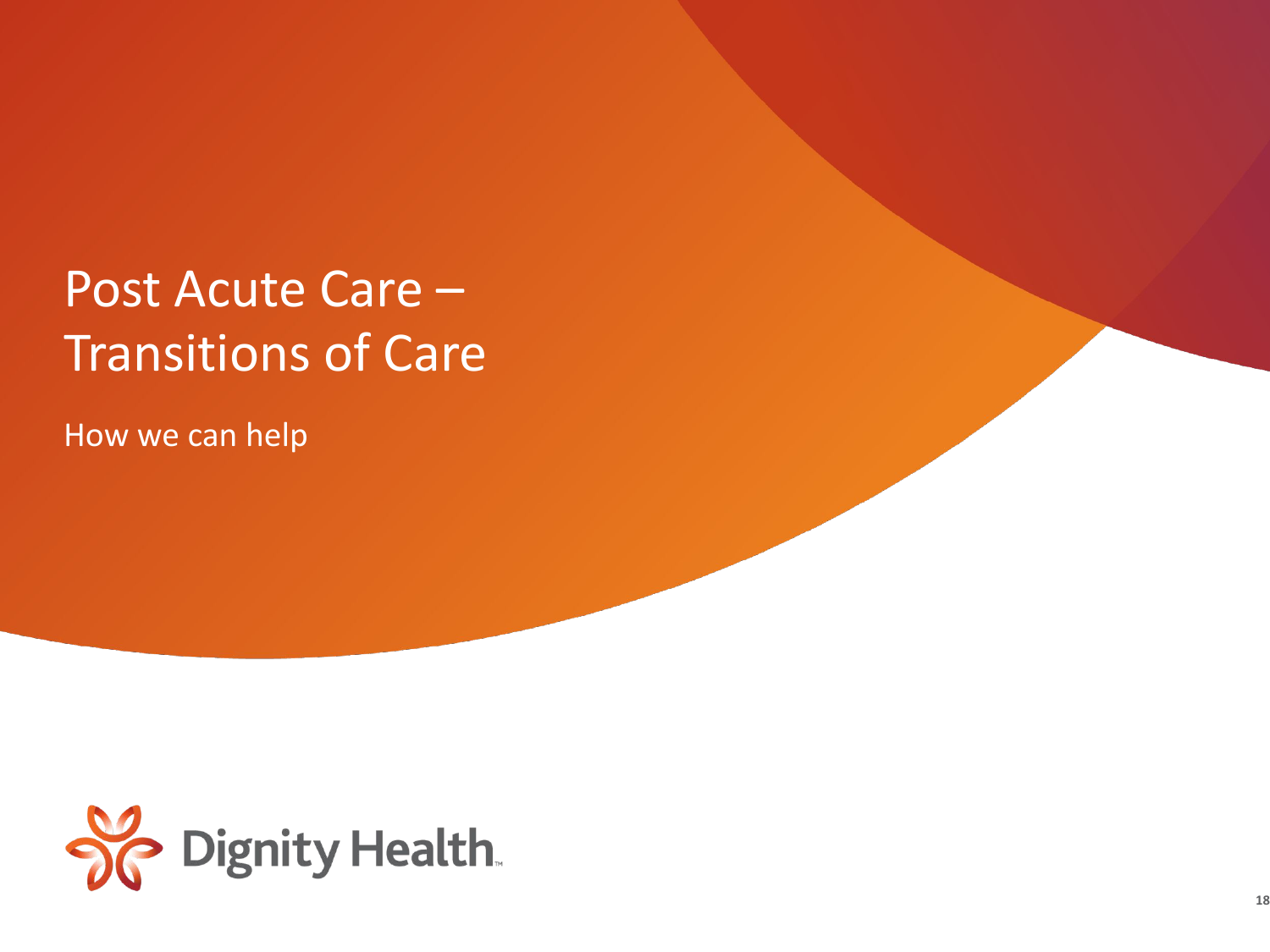#### Who We Are / How We Can Help

The Post-Acute Care, Transitions of Care (TOC)

- Team manages VBC and other Risk Patients, in Legacy Dignity Health, following patients after discharge from Inpatient setting (acute hospital, SNF, IRF, LTAC).
- They work to ensure patients have the tools needed during their transition to community settings or home environment and being good stewards of their resources.
- Goals are to provide seamless transitions and coordination for our patients. We connect with patients to provide support, TCM calls, encourage & enroll in Ambulatory Care Coordination (ACC) as appropriate, ultimately to ensure safety and reduce readmissions
- Transitions of Care Navigators will perform TCM call 1-2 business days post discharge from acute or post-acute and will share information with physicians per market process.
- Should patient's needs exceed the care capacity of TOC Navigator, they will collaborate with team RN's, Physician Office or ACC as appropriate (i.e. complex SDOH)

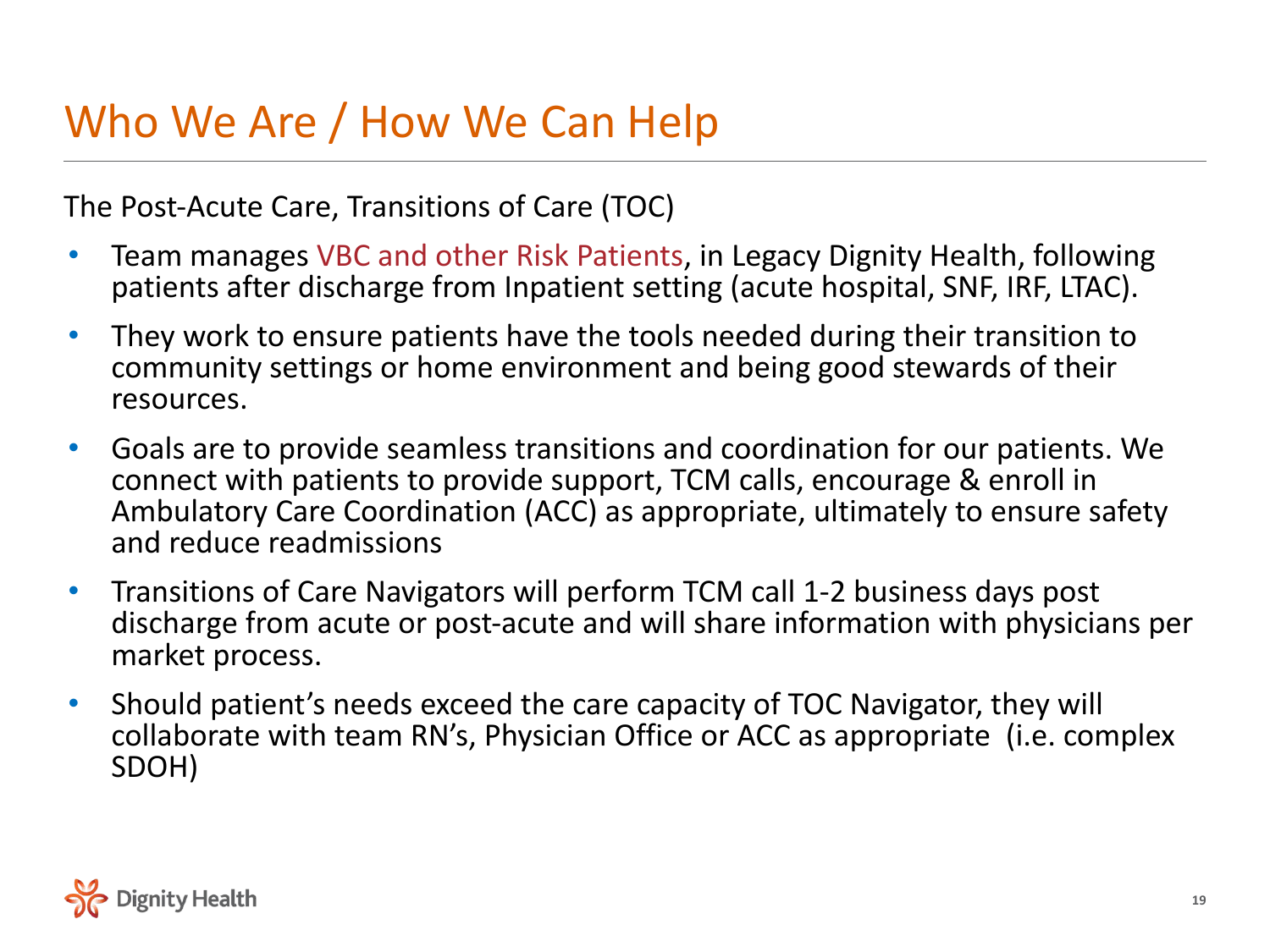### TCM Form

|                                                                                                                                          | <b>Patient Name</b>                   |         | <b>DOB</b>                                                                                                                                                                                                                                                                                                                                                                                                                                                                               | Date of<br><b>Admitssion</b>                                                                                                                                                            | Date of Discharge                      |  |
|------------------------------------------------------------------------------------------------------------------------------------------|---------------------------------------|---------|------------------------------------------------------------------------------------------------------------------------------------------------------------------------------------------------------------------------------------------------------------------------------------------------------------------------------------------------------------------------------------------------------------------------------------------------------------------------------------------|-----------------------------------------------------------------------------------------------------------------------------------------------------------------------------------------|----------------------------------------|--|
|                                                                                                                                          | Click here to enter text.             |         | Click here to enter a date.                                                                                                                                                                                                                                                                                                                                                                                                                                                              | Click to enter<br>date.                                                                                                                                                                 | Click to enter date.                   |  |
|                                                                                                                                          | <b>Patient Phone Number</b>           |         | Date of Post Hospital DC Call                                                                                                                                                                                                                                                                                                                                                                                                                                                            |                                                                                                                                                                                         | <b>Readmission History</b>             |  |
|                                                                                                                                          | PCP                                   |         | Click for date. 1 □ Attempt<br>Click for date. 2 □ Attempt<br>Click for date. 3 □ Attempt<br>TCM call within Choose an item.                                                                                                                                                                                                                                                                                                                                                             | How many admissions in past 6<br>months Click here to enter text.<br>How Many ED Visits in past 6 months<br>Click here to enter text.<br>Reason(s)(per pt) Click here to enter<br>text. |                                        |  |
|                                                                                                                                          | Call made by                          |         |                                                                                                                                                                                                                                                                                                                                                                                                                                                                                          | Spoke to:                                                                                                                                                                               |                                        |  |
|                                                                                                                                          | Click here to enter text.             |         | Patient Caregiver                                                                                                                                                                                                                                                                                                                                                                                                                                                                        |                                                                                                                                                                                         |                                        |  |
|                                                                                                                                          | <b>DC Disposition</b>                 |         | Caregiver/DPOA/Other support Name(s)   Click here to enter text.<br>Caregiver/DPOA Relationship                                                                                                                                                                                                                                                                                                                                                                                          | Click here to enter text.                                                                                                                                                               |                                        |  |
| Discharge facility type: Choose an item.<br>Facility Name Click here to enter text.<br>Discharge diagnosis: Click here to enter<br>text. |                                       |         | Permission to speak to family member? Yes<br>Consent to Amb CC Yes<br>No <sub>I</sub><br>Does pt have support system in place Yes                                                                                                                                                                                                                                                                                                                                                        | No <sub></sub><br>No <sub>n</sub>                                                                                                                                                       |                                        |  |
| Appointments<br>tout.<br>Other Resources                                                                                                 | · Appointment assistance provided Yes |         | . F/U Appt w/ PCP : Yes <sup>1</sup> No <sup>1</sup> Date of Appt Click here to enter a date. Time of Appt Click here to enter text.<br>Have you had your annual wellness visit? Yes   No   Month/ year of last Click here to enter text.<br>Specialist referrals? Yes Wo B Date of Appt Click here to enter a date. Time of Appt Click here to enter<br>NoП<br>. Does ot have transportation to make these appointments? Yes<br>o Transportation assistance provided Yes<br>No <b>n</b> | No <sub></sub>                                                                                                                                                                          |                                        |  |
|                                                                                                                                          | Ordered                               | Company | Date of Delivery/ Start of<br>Service                                                                                                                                                                                                                                                                                                                                                                                                                                                    | Pt has contact info                                                                                                                                                                     | Contact info or<br>assistance provided |  |
| HH                                                                                                                                       | YONO                                  |         | Click here to enter a<br>date.                                                                                                                                                                                                                                                                                                                                                                                                                                                           | Y <sub>n</sub> N <sub>n</sub>                                                                                                                                                           | YOND                                   |  |
| DME O2 Walker                                                                                                                            | YOND                                  |         | Click here to enter a<br>date.                                                                                                                                                                                                                                                                                                                                                                                                                                                           | YEINE                                                                                                                                                                                   | YOND                                   |  |
| Other (Medication)                                                                                                                       | YOND                                  |         | Click here to enter a                                                                                                                                                                                                                                                                                                                                                                                                                                                                    | YELNEL                                                                                                                                                                                  | YOND                                   |  |

date.

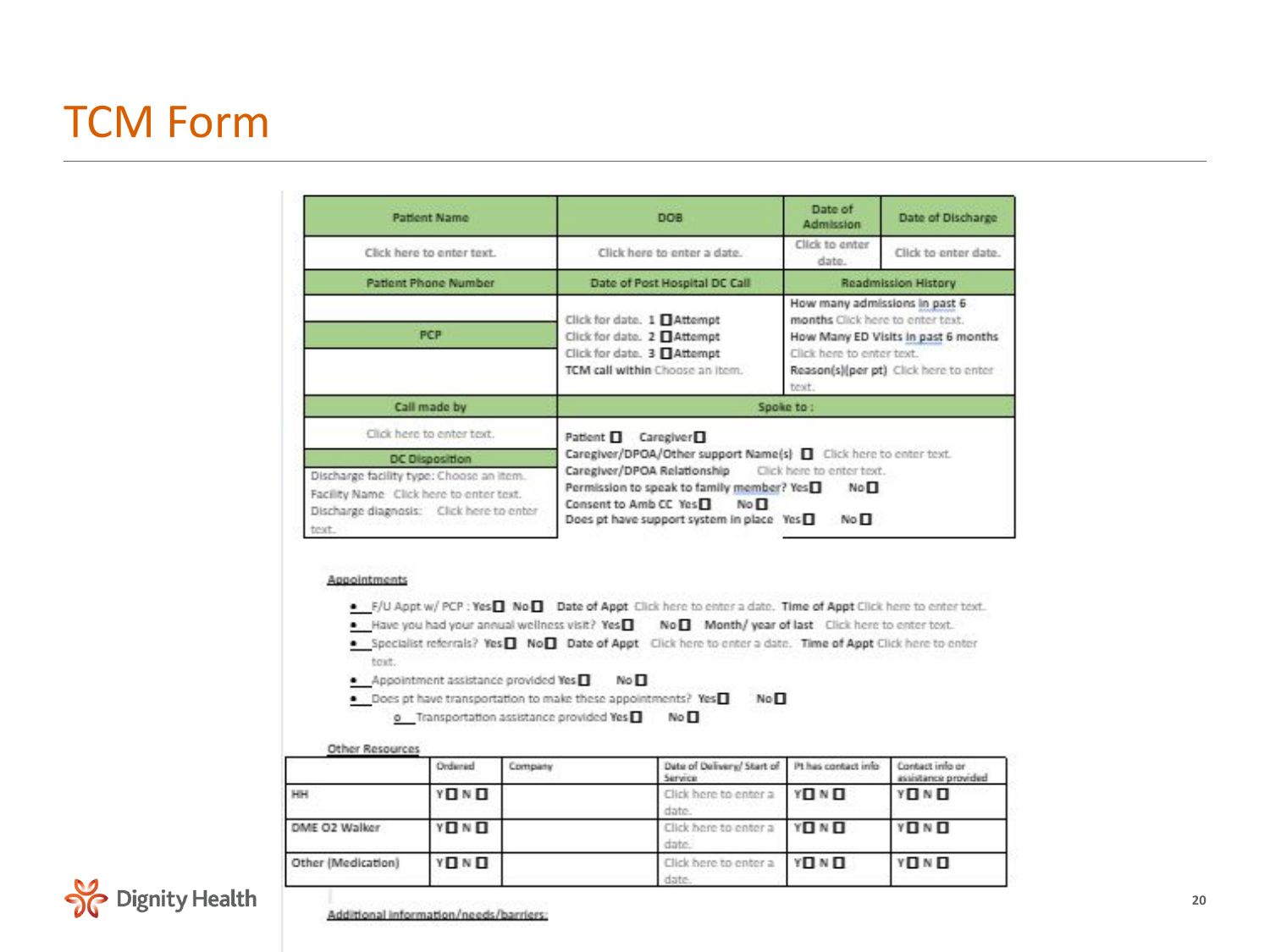### Covid TCM Form with Extra Elements

COVID-19 positive patient\_DCd from Inpatient □ OBS □ ED図

Pt reported symptoms requiring immediate medical attn. (per Dignity Health Covid Care Guide) [

Assisted with 911 call 0 Advised redirected to Emergency Dept/ call 911<sup>1</sup>

| <b>Patient Name</b>         | <b>DOB</b>                                                                       | <b>Date of Admission</b>                                                                    | Date of Discharge    |  |
|-----------------------------|----------------------------------------------------------------------------------|---------------------------------------------------------------------------------------------|----------------------|--|
| Click here to enter text.   | 9/11/2020                                                                        | Click to enter date.                                                                        | Click to enter date. |  |
| <b>Patient Phone Number</b> | Date of Post Hospital DC Call                                                    | <b>Readmission History</b>                                                                  |                      |  |
| Click here to enter text.   | Click for date. $1$ $\Box$ Attempt                                               |                                                                                             |                      |  |
| <b>DCD</b>                  | Click for date. $2$ $\Box$ Attempt<br>$e^{\mu} + f = 1 + \alpha \Box \alpha \mu$ | Within last 30 days? Yes□<br>$\mathbf{r}$ and $\mathbf{r}$ are $\mathbf{r}$ in $\mathbf{r}$ | No <sub>1</sub>      |  |

|                              | <b>D</b> Transportation assistance provided tested<br>$\sim$ |         |                                    |                     |                                        |  |  |  |
|------------------------------|--------------------------------------------------------------|---------|------------------------------------|---------------------|----------------------------------------|--|--|--|
| <b>Other Resources</b>       | Ordered                                                      | Company | Date of Delivery/ Start of Service | Pt has contact info | Contact info or<br>assistance provided |  |  |  |
| HH                           | YOND                                                         |         | Click here to enter a date.        | YOND                | YONO                                   |  |  |  |
| DME                          | YOND                                                         |         | Click here to enter a date.        | YOND                | YOND                                   |  |  |  |
| L/min<br>Home O <sub>2</sub> | YOND                                                         |         | Click here to enter a date.        | YOND                | YONO                                   |  |  |  |
| Other (specify)              | YOND                                                         |         | Click here to enter a date.        | YOND                | YOND                                   |  |  |  |

|                         | Pt has pulse Pulse Ox?      | YONO     | Date/time last<br>reading                                                 | %        | <b>Covid care Guide</b><br>Provided                        | YONO                                                  | YO NO | Pulse Ox monitoring?                                            |
|-------------------------|-----------------------------|----------|---------------------------------------------------------------------------|----------|------------------------------------------------------------|-------------------------------------------------------|-------|-----------------------------------------------------------------|
| Spirometer (IS)         | Discharged w/ Incentive     | YO NO    | <b>Currently Using IS</b>                                                 | YO NO    | IS quide provided                                          | YO NO                                                 |       |                                                                 |
| Symptom<br>(A since DC) | <b>Breathing difficulty</b> |          | Cough                                                                     | Diarrhea |                                                            | Fever                                                 |       | <b>Nausea</b>                                                   |
| Date:                   | Same □ Worse<br>Better      | Resolved | Same $\square$ Worse<br><b>TELESCOPE</b><br>Better $\Box$ Resolved $\Box$ |          | Same $\square$ Worse<br>п<br>$Better \Box$ Resolved $\Box$ | Same $\square$ Worse<br>$Better \Box$ Resolved $\Box$ | м     | Same $\square$ Worse $\square$<br>$Better \Box$ Resolved $\Box$ |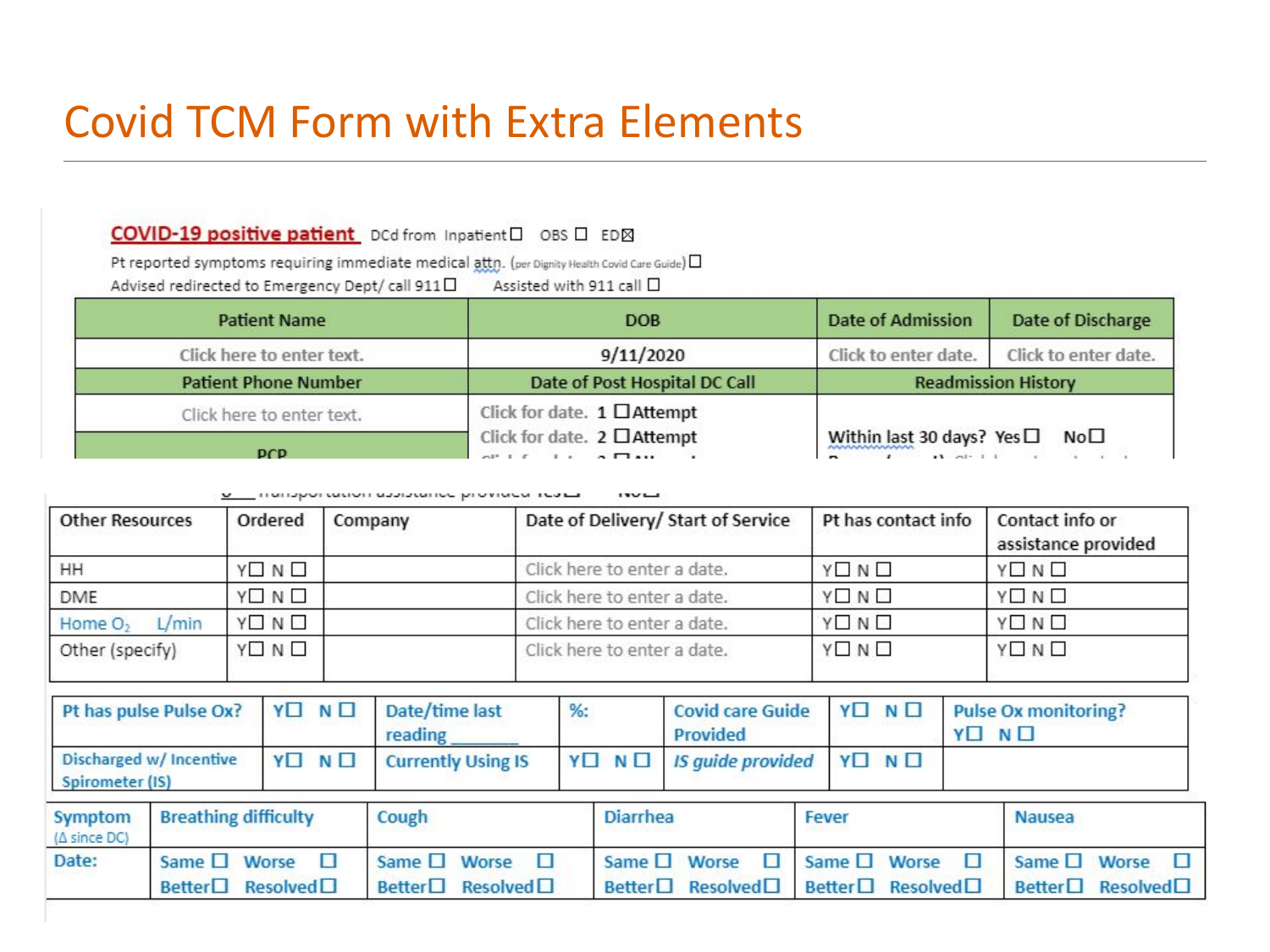### **Sample Template – Nursing Note**

**ADMIT DATE: \_ DISCHARGE DATE: \_ This was not▼ a readmission.**

**Discharged from: MGH▼ Discharge diagnosis: \_ Discharge records: have been received.▼** 

**First attempt called patient ▼ Date: \_ Within 48 hours of discharge.▼** 

**Second attempt called patient ▼ Date: \_ Within 48 hours of discharge.▼** 

**Patient has TCM appointment on enter date▼ at enter time▼ with enter clinician▼**

**Patient has▼ all of their discharge medications. [ List medications ] -New medications: \_**

**-Continuing medications: \_ -Discontinued medications: \_**

**Using medications as directed? Yes▼ Does anyone manage your medications? \_ Pt. does not have any current needs.▼ Patient does not have questions regarding their discharge instructions.▼** 

**Patient does not have referrals.▼ Patient does not have any pending diagnostic tests or treatments.▼** 

**Home Health was not ordered.▼** 

**DME was not ordered.▼** 

**Diet - no special diet▼** 

**Comments: 1) Covid testing done ? Result**